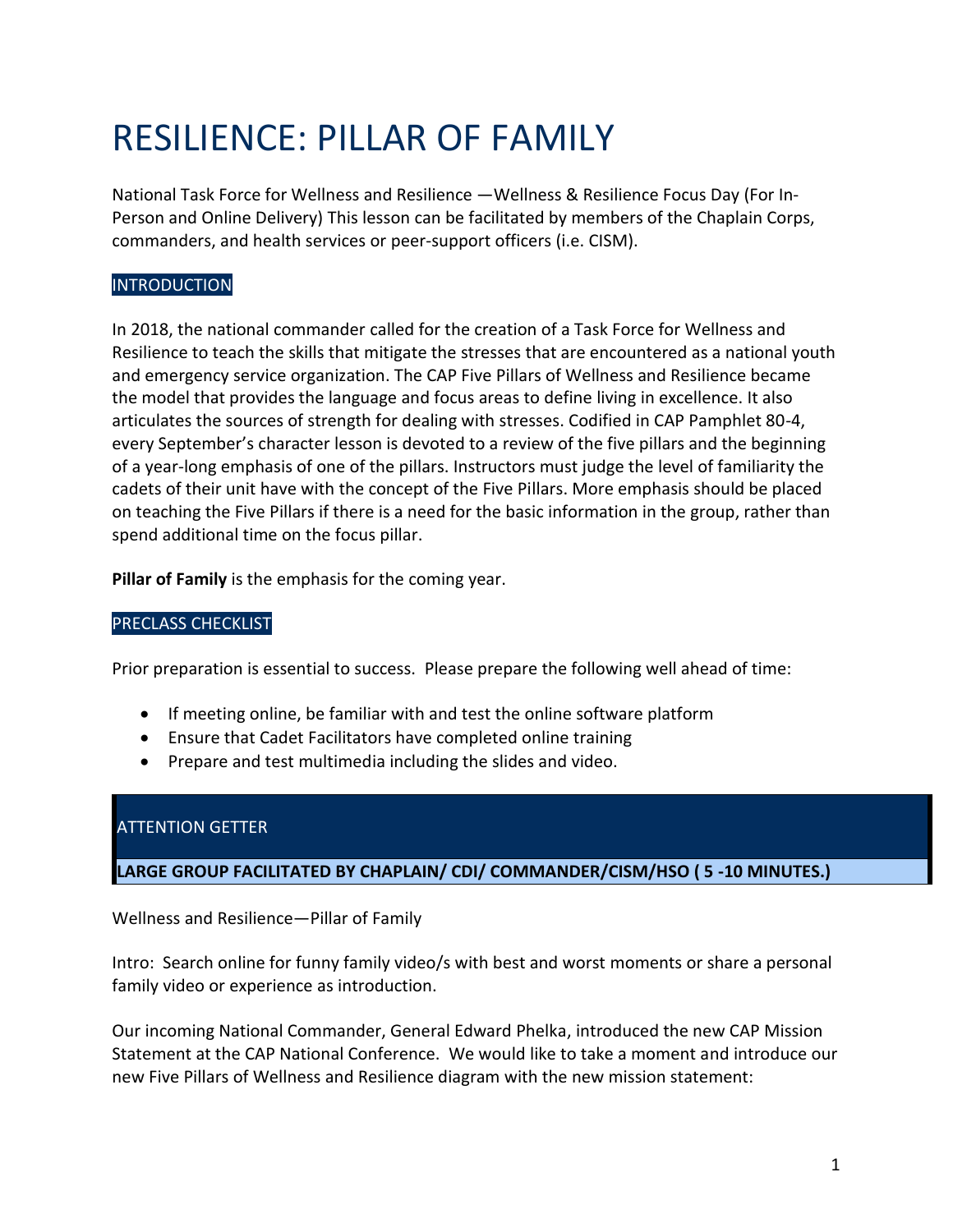

Let's take a few moments and recap major points from the new Mission Statement. What do the following key points mean to you?

- Serving America's Communities:
- Saving Lives:
- Shaping Futures:

Let's take a few moments and recap the Five Pillars of Wellness and Resilience and share how each has been helpful to you over the last year:

- Mind:
- Body:
- Relationships:
- Spirit:
- Family:

## UNDERSTANDING THE DESIRED BEHAVIOR **ONLINE GROUP OR SMALL GROUP FACILITATED BY PHASE I I I CADET ( 15 MINUTES.)**

Highlight different pillars and their habits using the attached slide presentation. If meeting inperson, use the small group format with the Phase III cadets doing the review of the five pillars and these questions: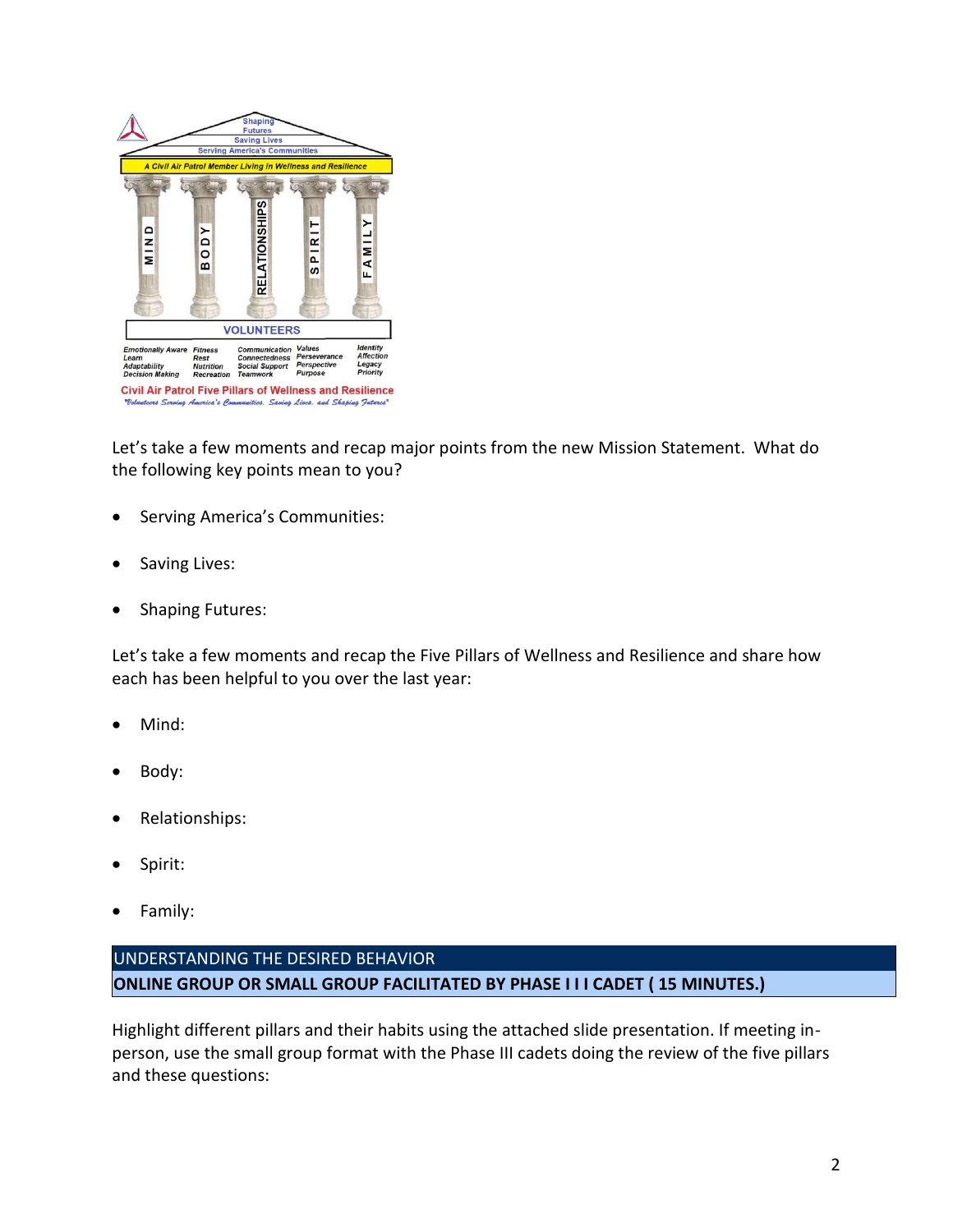- What is the purpose of the CAP Five Pillars model?
- How does the Pillar of MIND help to keep CAP members resilient during times of stress? What are the four habits that promote wellness and resilience with this pillar?
- How does the Pillar of BODY help to keep CAP members resilient during times of stress? What are the four habits that promote wellness and resilience with this pillar?
- How does the Pillar of RELATIONSHIPS help to keep CAP members resilient during times of stress?

What are the four habits that promote wellness and resilience with this pillar?

- How does the Pillar of SPIRIT help to keep CAP members resilient during times of stress? What are the four habits that promote wellness and resilience with this pillar?
- How does the Pillar of FAMILY help to keep CAP members resilient during times of stress?

What are the four habits that promote wellness and resilience with this pillar?

# APPLICATION OF THE BEHAVIOR TO THEIR LIVES **LARGE GROUP FACILITATED BY CHAPLAIN/ CDI/ COMMANDER/CISM/HSO ( 15 MINUTES)**

After reviewing the CAP Five Pillars of Wellness and Resilience, the lesson focuses on the Pillar of Family, which will be the national commander's emphasis for the year until the next national conference in August 2022. (The facilitator may want to use the attached slide presentation or use their own material.)

This year our Pillar of Focus is on the Pillar of Family:



We want to take a few moments and recap Pillar of Family from CAPP 80-4 on Wellness and Resilience: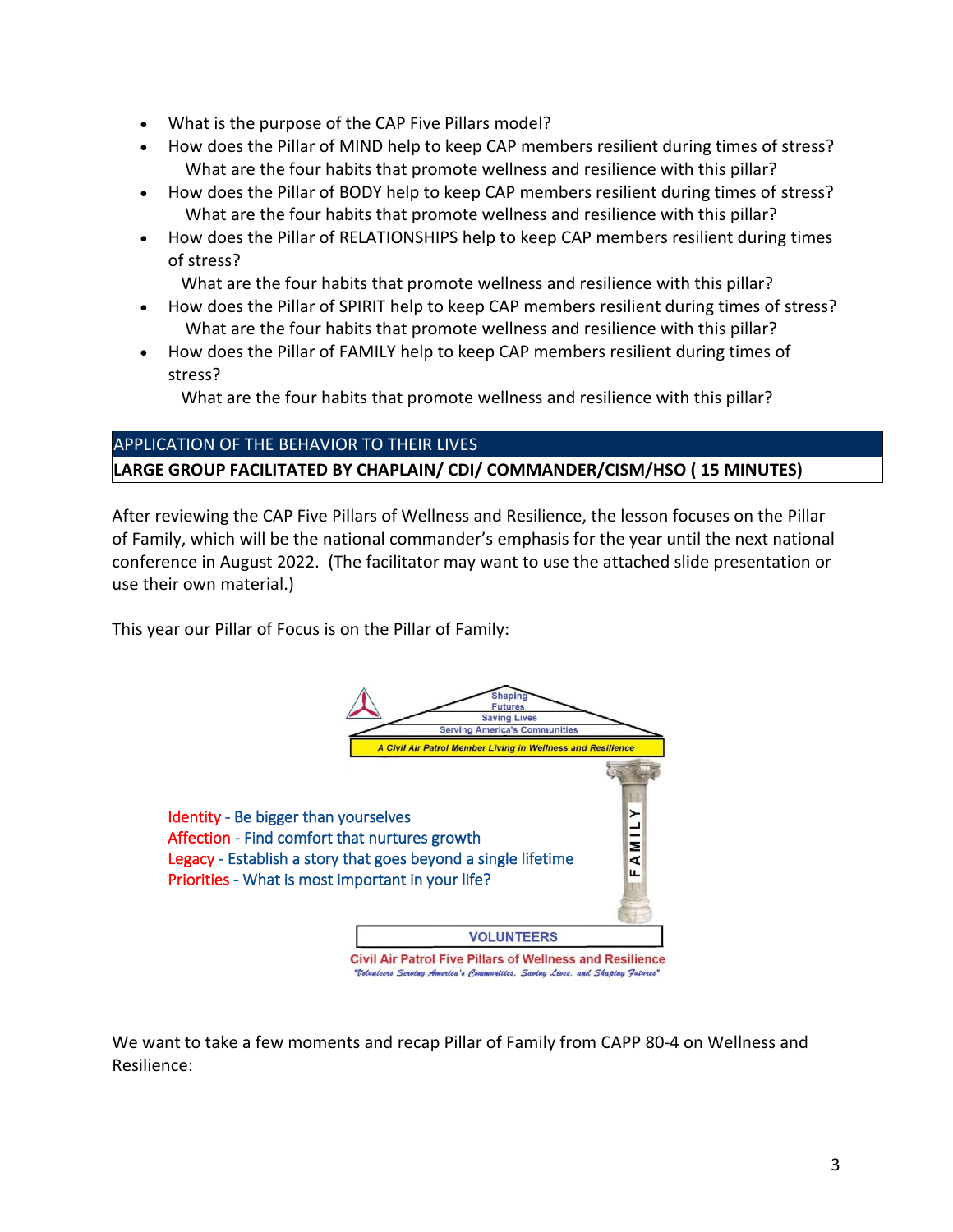As a volunteer organization with a large youth program, there is a no pillar more important to the success of all the missions than the pillar of family. While the definition of "family" can be unique to every individual, it is critical that there exists a pillar that is the basis for nurturing.

For cadets as it is for all youth, "family" is the sources of their values, culture and commitment to service. The cadet program only has its cadets for a few hours every week. For most cadets, family is where the youngest members go for most of their needs in all the pillars. For these cadets, having a robust partnership with cadet parents is critical to the success of this vital CAP mission. However, there are many testimonials of a cadet's greatest impact being made by the CAP cadet program, and not their biological family. For the purposes of resilience and wellness, "family" is the group of people where one finds the most comfort, nurturing and emotional support.

CAP senior members have different perspectives on family. Like all responders, if one's family is not taken care of first, there is degraded mission effectiveness. Without the support of families, the volunteer service would not get done. Every senior member needs to ensure that their priorities are to the family first so that they can serve effectively. Since emergency call outs can come at inconvenient times, there needs to be a history of positive experiences to allow an occasional event that mandates a sacrifice. All units need to acknowledge this critical support that makes missions possible.

It is through their families that Auxiliary Airmen get their first sense of an **identity** to something that is bigger than themselves.

Families are the wells of nurture and **affection** that comfort. Appropriate touch is still an important healer.

#### *"Family and friendships are two of the greatest facilitators of happiness." -- John C. Maxwell*

In the generations that come before and that follow, there is a **legacy** established that goes beyond a single lifetime.

The relationship of a CAP member to their family can establish the **priorities** in life that allow the volunteer service that is the lifeblood for all CAP activities and missions.

#### RECAP Pillar of Family:

1. 5. Pillar of FAMILY

a. Every member of our unit begins this pillar with different family types and relationships. Family does not have to be biological but can be emotional as well. The family is who supports your membership in CAP and ultimately determines your availability for CAP activities and missions.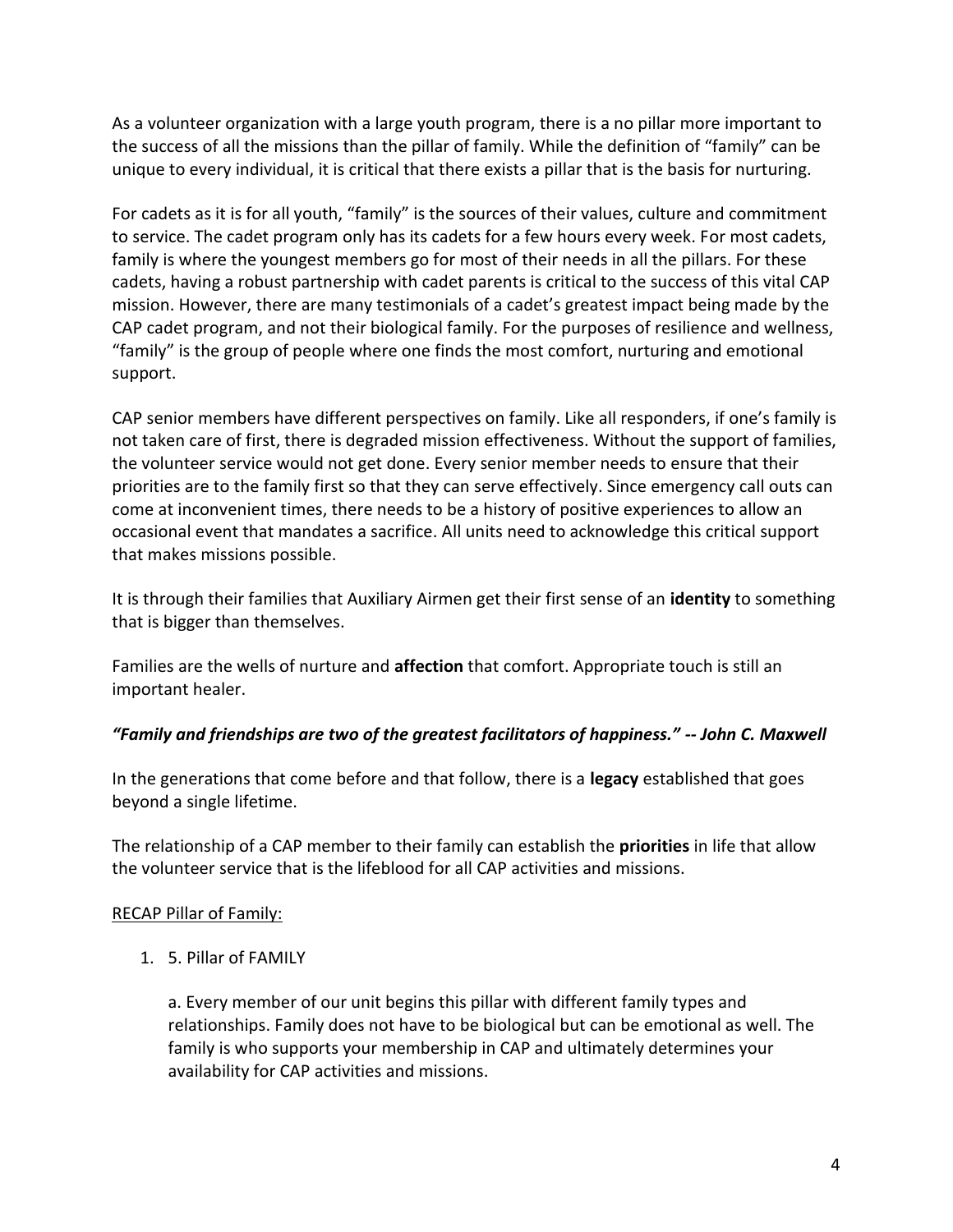b. This pillar is about having good habits with the strongest "community" in your life to ensure that you are well supported.

c. Four focus areas for consideration:

- Identity (Do you have a healthy and positive understanding of who you are?)
- Affection (Are you able to give and receive healthy affection?)
- Legacy (Do you know your family roots and how you're connected to the past?)
- Priorities (Do you make time to develop and honor your most important relationships?)

# **ACTIVITY LED BY SMALL GROUP FACILITATORS OR ONLINE INSTRUCTOR ( 15 -20 MINUTES.)**

Resilience Focus Day Discussion questions for small groups then large group (Facilitating/Discussion/Affective): (includes Identity, Affection, Legacy & Priorities) (Also renew in final quarter to see areas of growth)

- How have families changes over the last 10-20 years?
- How have families remained the same?
- What is the most important thing about family to you?
- What is unique/important about your family identity?
- How well do you share feelings/emotions among your family?
- How do you talk about a good/bad day with family?
- How do you talk about values (same or different) with your family?
- How do you talk about priorities (same or different) with your family?
- How do you talk about goals (same or different) with your family?
- How do core values impact the pillar of family?
- What significant legacy has a family member passed on to you and your family?
- What significant legacy would you like to pass on to your family?
- What goals do you want to make to strengthen your family this year?
- How do our CAP Core Values relate to Pillar of Family?

In small-groups discuss the following and consider making goals and completing a "Personal Contract":

1). What am I doing NOW that supports this pillar whether in CAP or in personal life?

2). What new commitment can I make to work toward excellence in this pillar? Some answers might be:

- Work with your family to share at least one meal a day or more
- Consider having no electronic devices at the table when sharing a meal to increase quality interaction among family
- Assist other family members with their activities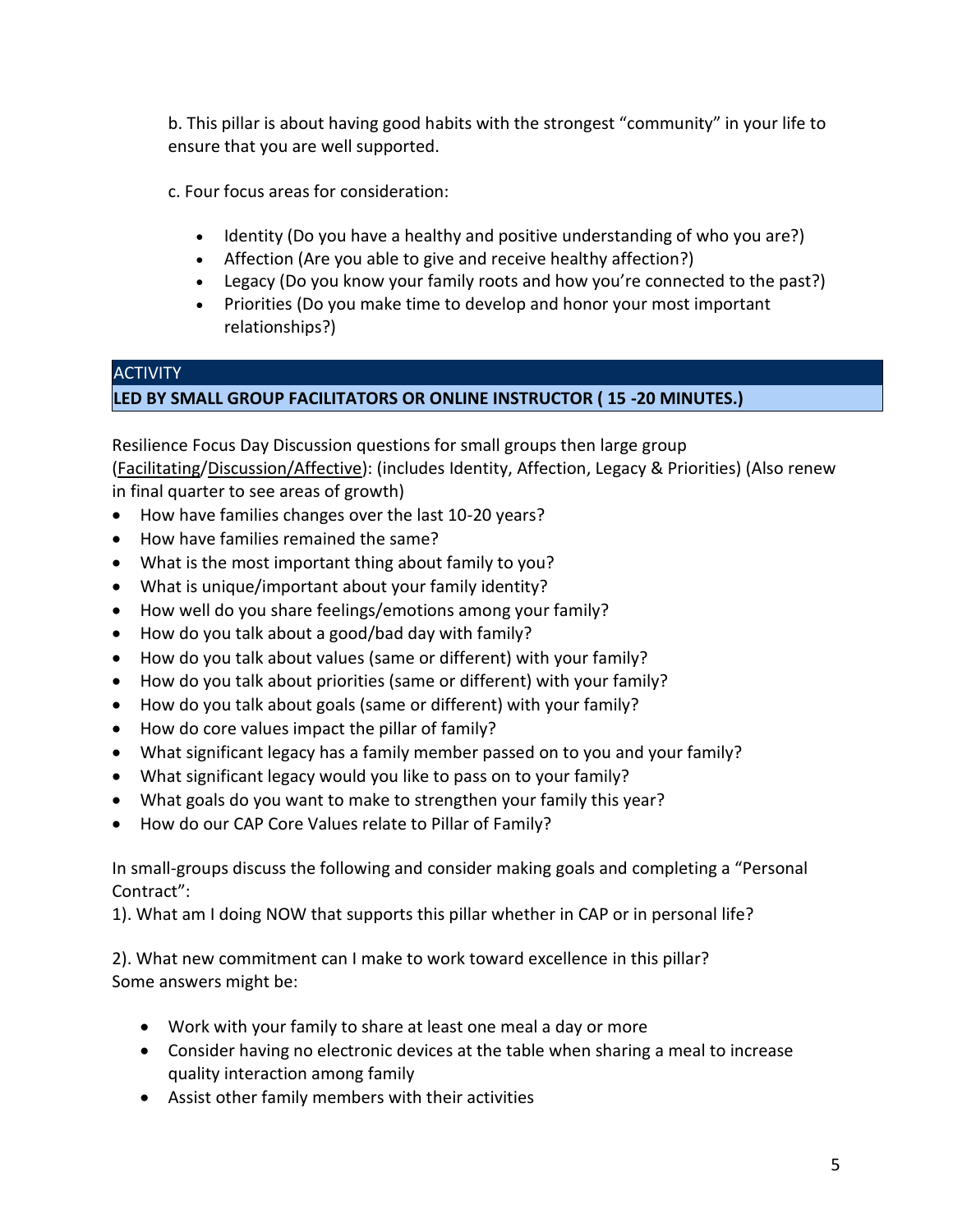- Learn about your family history
- Limit the number of activities in your life so you can be available for family play and vacations
- Make sure those who love and support you know that you love and support them, too.

#### LESSON SUMMARY, CHALLENGE AND WRAP-UP

#### **LARGE GROUP FACILITATED BY CHAPLAIN/ CDI/ COMMANDER/CISM/HSO ( 5 MINUTES)**

In this lesson, we have learned about how important it is to value the importance of the Pillar of Family including our identity, affection, legacy and priorities. This year we want to make sure we go beyond teaching and training and plan for real-life integration by making families an emphasis for our squadron as well as our individual family lives.

This year we want to take up the challenge for squadrons to go beyond a single Focus Day or Special Activity Day and adopt a Quarterly Challenge for Pillar of Family Activity:

- 2 Squadron Activities (do at least 2 and invite suggestions)
	- o CAP Open House for Family
	- o CAP Picnic with Family
- 2 CAP Member Family Activities (do at least 2 and invite suggestions)
	- o Plan & Initiate One Day-Fun Day-Day Trip on Budget with Family (then share how it went)
	- o Plan & Initiate a Game Night with Your Family (then share how it went)
	- o Plan & Initiate One Dive Deeper Day with Family Cookout or Similar Time
		- Family Discussion-best & worst part of past week (each family member shares)
		- How is our family important & helpful? (each family member shares)
		- What might make family even better? (each family member shares)
		- Fun Time Smores etc.

#### Best Practices:

We also want to introduce Best Practices when it comes to Pillars of Wellness and Resilience, which we will try to update from time to time and invite your participation. One excellent example we heard was of a squadron that has an individual assigned as a point person for each of the Five Pillars of Wellness and Resilience. Another suggestion might be to focus on one of the four habits for each of the quarters and have a point person for: Identity, Affection, Legacy and Priorities. Consider applying that best practice to your local squadron.

We invite you to share your family day experiences and other practical applications to see where you have grown and perhaps where you can improve.